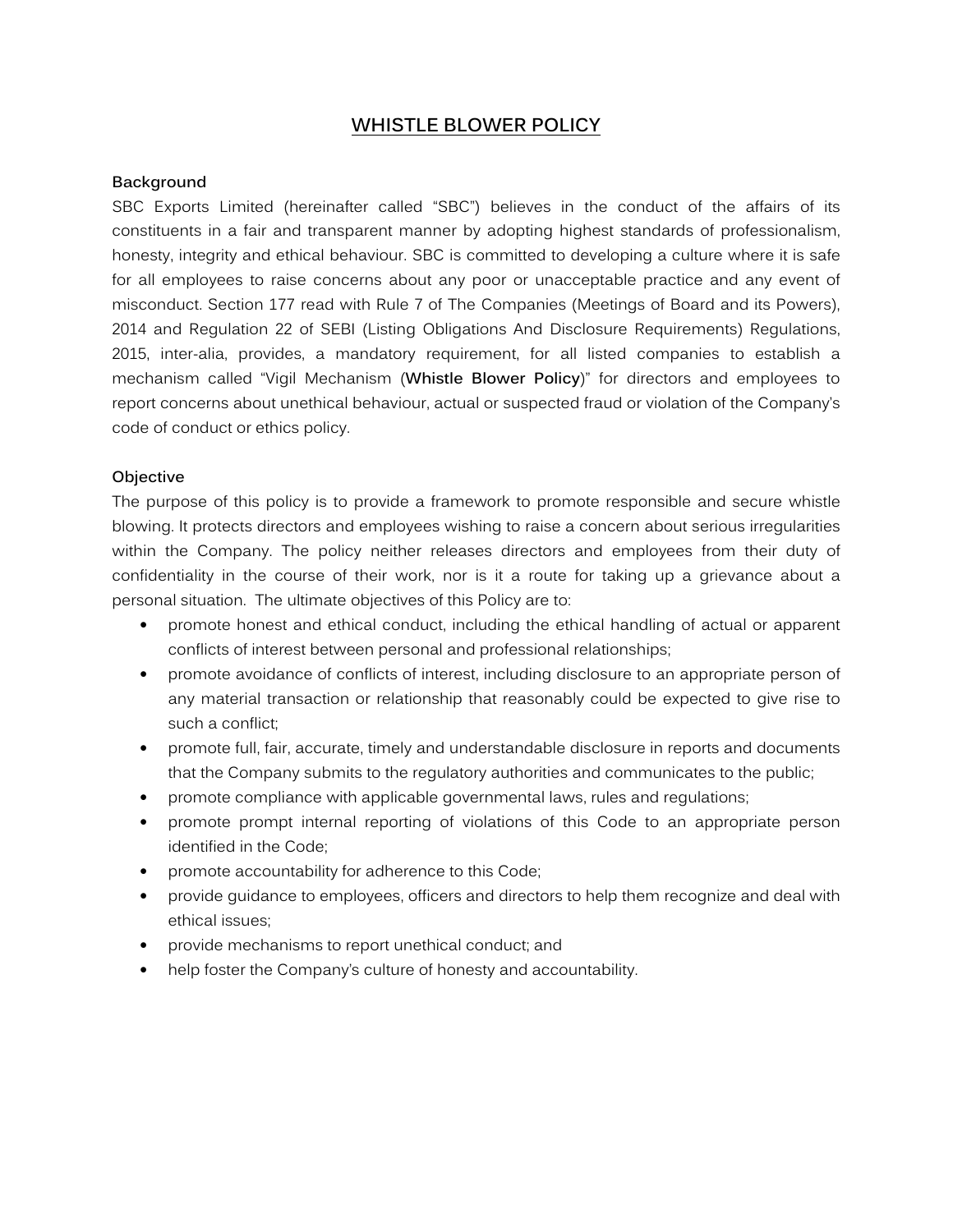#### **Definitions**

1. "Appropriate Authority" is an Audit Committee constituted by the Board of Directors of the Company in accordance with Section 177 of the Companies Act 2013 and read with Regulation 22 of SEBI (Listing Obligations And Disclosure Requirements) Regulations, 2015

2. "Disciplinary Action" means any action that can be taken on the completion of/during the investigation proceedings including but not limiting to a warning, imposition of fine, suspension from official duties or any such action as is deemed to be fit considering the gravity of the matter.

3. "Disclosure" means a concern raised by a written/email communication made in good faith that discloses or demonstrates information that may evidence unethical or improper activity.

4. "Whistle Blower" is someone who makes a Protected Disclosure under this Policy.

5. "Whistle Officer" or "Committee" means an officer or Committee of persons who is nominated/appointed to conduct detailed investigation.

6. "Wrongful act" means any unethical & improper practices/behavior, suspected violation or alleged wrongful conduct, actual or suspected fraud or violation of the Company's code of conduct shall be called a wrongful act.

## **Applicability**

This policy applies to all employees and Directors of the Company.

#### **Policy**

An employee or Director of the Company must disclose in good faith any wrongful act, to the Whistle Blower Policy Committee (WBP Committee) or by sending an anonymous letter to the Chairman of Audit Committee to look into the matter. No adverse personal action shall be taken or recommended against an employee in retaliation to such disclosure in good faith of any unethical and improper practices/ suspected violation or alleged wrongful act. This policy protects such employee or Director from unfair punishment, termination or any unfair prejudicial employment practices.

However, this policy does not protect an employee from an adverse action which occurs independent of his disclosure of unethical and improper practice or alleged wrongful conduct, poor job performance, any other disciplinary action, etc. unrelated to a disclosure made pursuant to this policy.

## **Procedure**

Any employee or Director who observes any wrongful act shall make a disclosure to WBP Committee in writing under his signature and identification or to and in exceptional cases to the Chairman of the Audit Committee as soon as possible after becoming aware of the same. Anonymous mails and repeated frivolous complaints filed by an employee or a director are strongly discouraged meanwhile the company commits to keep the name of the employee or Director fully confidential right through the process of investigation and further communication in genuine